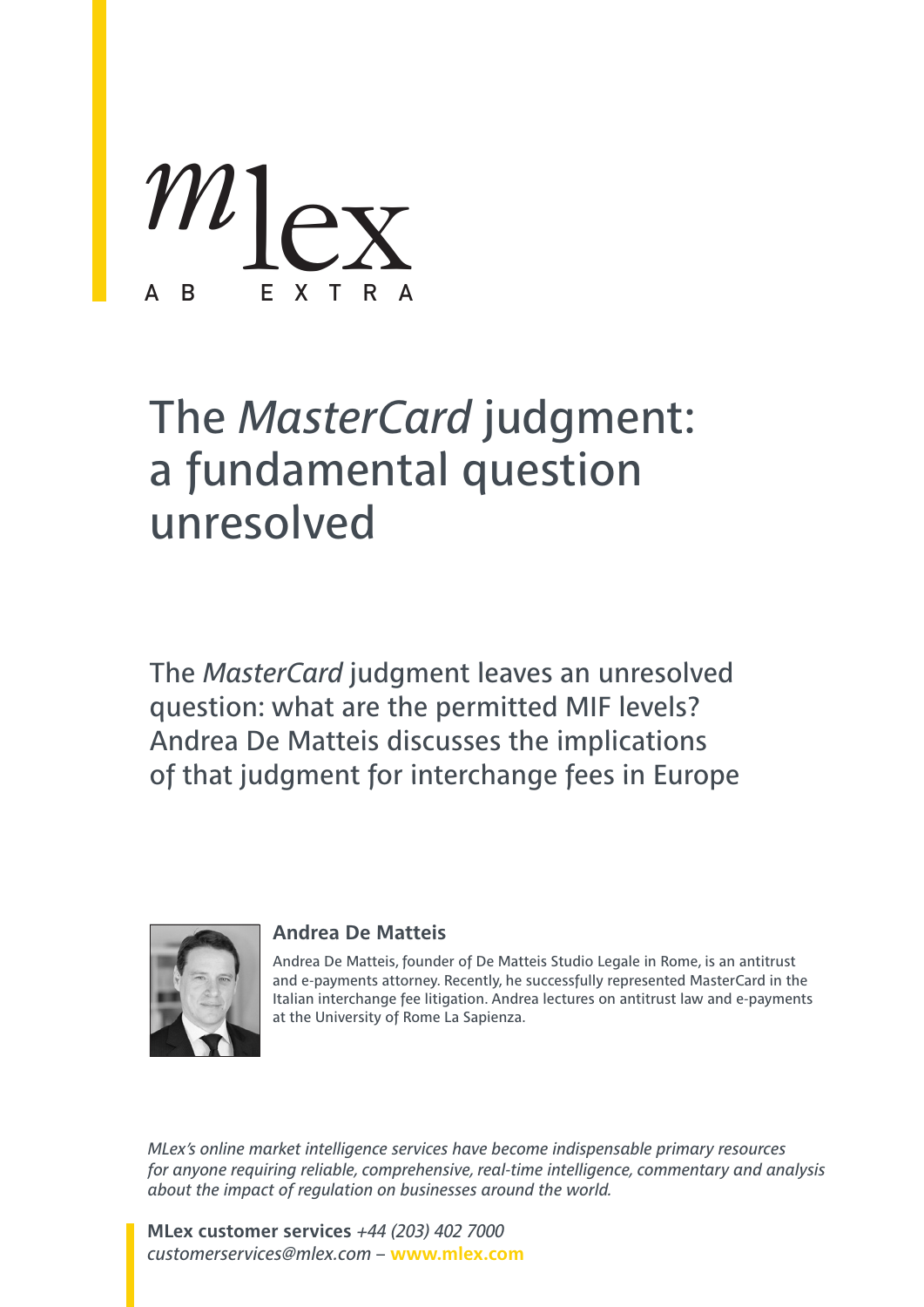# THE MASTERCARD JUDGMENT: A FUNDAMENTAL QUESTION UNRESOLVED

The *MasterCard* judgment leaves an unresolved question: what are the permitted MIF levels? **Andrea De Matteis** discusses the implications of that judgment for interchange fees in Europe

With its *MasterCard* judgment, the ECJ has finally ruled that multilateral interchange fees (MIFs) may be permitted only when they produce sufficient and proven benefits for merchants. In other words, MIFs will continue to be allowed if they are set at levels that are considered beneficial for merchants.

The ECJ leaves an unresolved question: what are the permitted MIF levels? This article explains how the European Commission has tried – so far unsuccessfully – to answer that question. The article first gives an overview of the MIFs and their benefits for cardholders and merchants, analyzes the *MasterCard* judgment and the main questions before the ECJ, then provides insight into the methodologies employed to identify the permitted MIF levels and finally addresses the hoped-for benefits and unintended consequences of the proposed MIF Regulation.

### **1. MIFs and their benefits for cardholders and merchants**

Multilateral interchange fees (MIFs) are the fees paid by an acquirer (i.e., the bank or payment service provider of a merchant) to the issuer (i.e., the bank or payment service provider of the cardholder) for each transaction, to compensate the issuer for the services it provides to the merchant in each transaction. In a two-sided business like the card payment business, card schemes balance the interests of both sides, merchants and cardholders, so that each party pays its fair share of the costs for the benefits it receives. This is done through the MIF.

Merchants receive a wide variety of benefits from card acceptance, including more customers, higher sales per customer, the ability to sell via the Internet, reduced costs of cash (e.g., cost of handling, theft, loss, counterfeiting), quicker check-out, automated points of sale, etc. In addition, the merchant is guaranteed payment when accepting cards – the merchant gets paid even if the cardholder fails to pay for the transaction. Issuers provide the bulk of these merchant benefits. The MIF provides revenues to issuers for the services and benefits they provide to merchants.

Without the MIF (or if the MIF is set too low), merchants extract value from the scheme without paying for it. This results in consumers paying higher fees (or receiving fewer benefits) to compensate for the value merchants extract without paying any compensation. Cards become more expensive or less attractive for consumers as issuers charge higher consumer fees, or reduce consumer benefits, to make up for the revenue lost when merchants no longer pay for the benefits they receive.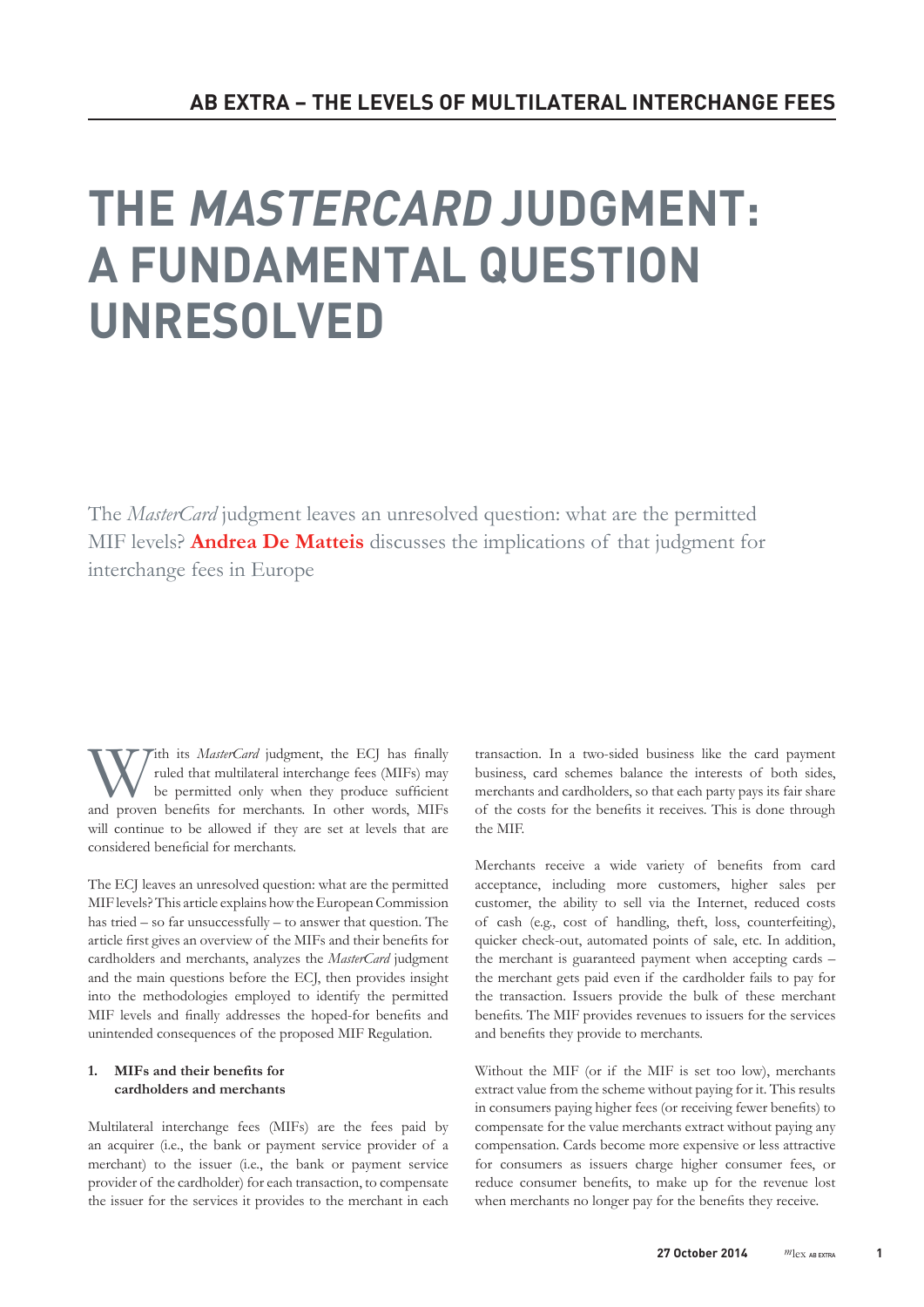## **2. The ECJ judgment: MIFs are permitted if they provide benefits to merchants**

In September 2014, the European Court of Justice (ECJ) ruled on the legality of MasterCard's MIFs that applied in December 2007 to cross-border card-based transactions in the European Economic Area (intra-EEA cross-border MIFs).

This long-awaited judgment continues a saga that began 22 years ago, when MasterCard (formerly Europay) spontaneously notified the European Commission (the commission) of its intra-EEA cross-border MIFs, and the merchants' associations (British Retail Consortium and EuroCommerce) made their first complaints.

Initially, the commission dismissed those complaints as groundless. Interchange fees were considered perfectly legitimate and compliant with EU competition rules. Then, in 2002 in a case concerning Visa, the commission decided that MIFs were compliant, provided they were based on issuing costs. Issuing costs methodologies were developed by card schemes following this approach. In 2007, as a result of the increased lobbying by merchants in Europe and throughout the world, the commission changed its approach and prohibited

MasterCard intra-EEA cross-border MIFs because – despite the fact that those MIFs were based on issuing costs – there was not sufficient evidence that the levels then in force were beneficial enough for merchants.

With its September 2014 judgment, the ECJ has finally confirmed the commission's 2007 decision and ruled that MIFs may be permitted only when they produce sufficient and proven benefits for merchants.

### **3. The main questions before the ECJ**

In reaching these conclusions, the ECJ considered essentially three questions: (1) whether the intra-EEA cross-border MIFs were agreed upon by competitors; (2) whether they restricted competition or were objectively necessary for the functioning of the MasterCard scheme; and (3) whether they could be exempted from the application of the competition rules on the basis of efficiencies.

#### *1) Were the intra-EEA cross-border MIFs agreed upon by competitors?*

The ECJ found firstly that MasterCard intra-EEA cross-border MIFs were in fact not set by MasterCard independently, but by competing undertakings (the banks) through a so-called association of undertakings (MasterCard itself). The ECJ considered MasterCard to be an association of undertakings because – despite the IPO on the New York Stock Exchange in 2006 – it continued to be an institutionalized form of coordination of the conduct of the participating banks.

Based on that assessment, the ECJ dismissed MasterCard's defense that after the IPO it became a public company owned by a large and dispersed number of non-banking shareholders. MasterCard pointed to the fact that MasterCard is a commercial entity separate from its banking customers, pursuing its own commercial interests and required to act in the interest of its public shareholders, not the banks. MasterCard also unsuccessfully argued that it could not be qualified as an association of undertakings because there is no commonality of interests among its customers in higher MIFs: issuers are interested in receiving higher MIFs, while acquirers are interested in paying lower MIFs.

*2) Did the intra-EEA cross-border MIFs restrict competition, or were they objectively necessary for the functioning of the MasterCard scheme?*

The finding that MasterCard intra-EEA cross-border MIFs were in fact set by the banks led the ECJ to apply the EU competition rules on agreements between competitors and

Without the MIF (or if the MIF is set too low), merchants extract value from the scheme without paying for it

qualify the intra-EEA cross-border MIFs as restrictions on competition. According to the ECJ, the intra-EEA cross-border MIFs restricted competition because their effect was to set a floor for the charges imposed by acquiring banks on merchants (merchant service charges, MSCs).

The ECJ held that MasterCard's intra-EEA cross-border MIFs did not escape the competition rules on the basis of

previous case law regarding "objective necessity." According to that case law, those restrictions that are objectively necessary for the operation of the system are allowed. The ECJ considered that the MIFs were not objectively necessary for the MasterCard system. On the basis of a narrow interpretation of previous case law, the ECJ ruled that the fact that a given operation is simply more difficult to implement or even less profitable without the restriction concerned cannot be deemed to give that restriction the "objective necessity" required in order for it to be classified as ancillary and escape the competition rules. The adverse consequences for the functioning of the MasterCard system in the absence of the MIFs do not mean that the MIFs must be regarded as being objectively necessary, since the system is still capable of functioning without those fees. MasterCard claimed instead that four-party payment systems cannot operate without default settlement terms between banks issuing cards to consumers and those acquiring transactions for merchants, which requires the setting of an interchange fee.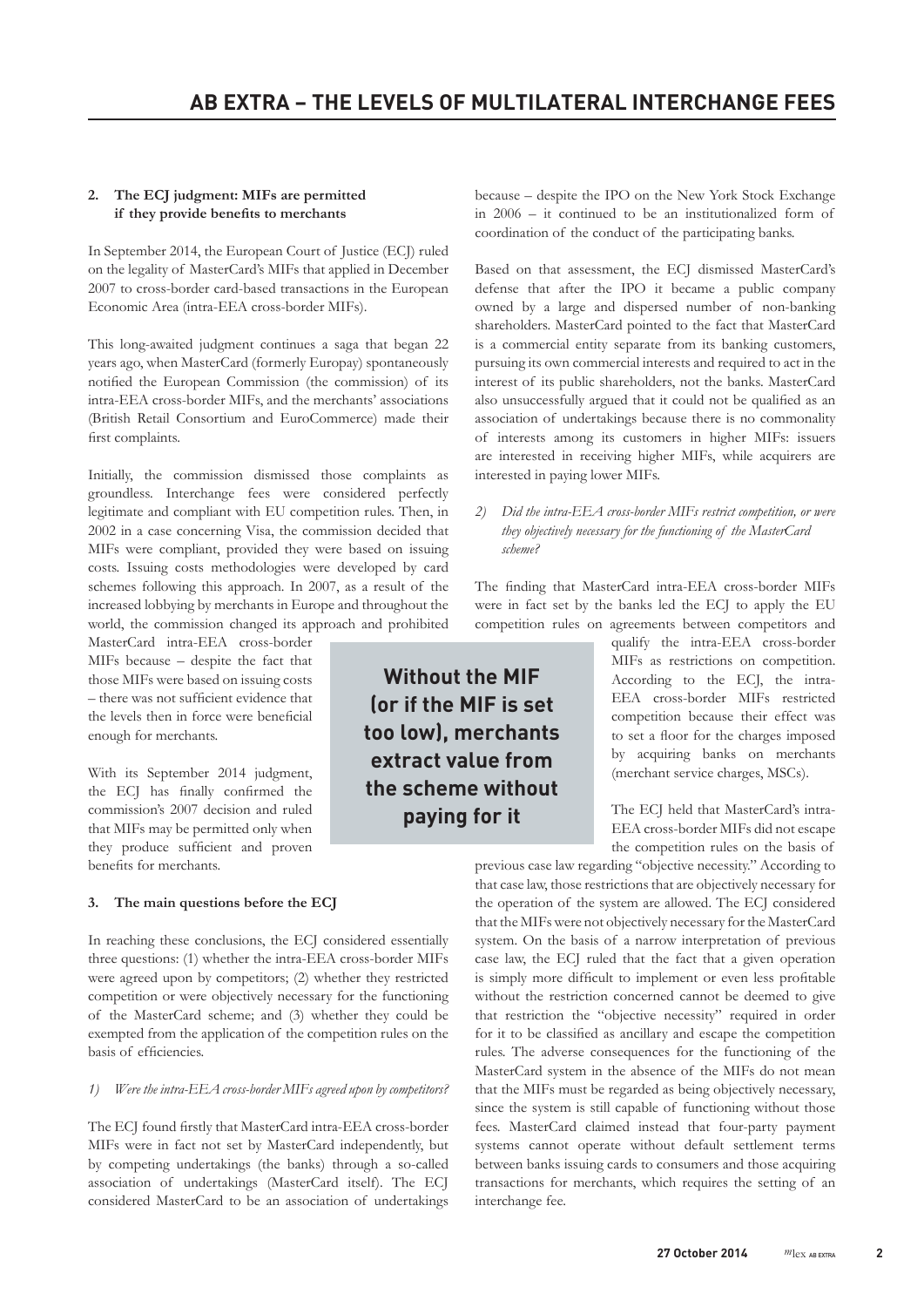### *3) May the intra-EEA cross-border MIFs be exempted from the application of the competition rules on the basis of efficiencies?*

Finally, the ECJ confirmed that MasterCard's intra-EEA cross-border MIFs in force in December 2007 could not be exempted from the application of the competition rules on the basis of efficiencies. According to the ECJ, MasterCard failed to demonstrate to the required standard that merchants receive appreciable objective benefits from MIFs. Therefore, the ECJ deemed that it was not even necessary to examine the advantages flowing from the MIFs for cardholders – as claimed by MasterCard – since such advantages could not, by themselves, compensate for the lack of evidence of sufficient benefits to merchants. This is so even if – as recognized by the General Court – cardholders would bear much higher costs if the MIF were removed or reduced ('a reduction in the benefits conferred on cardholders or the profitability of the card-issuing

business might be expected in a system operating without a MIF'; 'reduction in interchange fees led to an increase in the costs charged to cardholders or to the reduction of certain benefits').

#### **4. An unresolved question: what are the permitted MIF levels?**

The judgment leaves open the possibility that MIFs may be exempted

from the application of the competition rules if payment schemes are able to demonstrate that there are appreciable objective advantages for merchants flowing from the MIFs that are sufficient to compensate for their restrictive effects. In other words, MIFs will continue to be allowed if they are set at levels that are considered beneficial for merchants.

The ECJ has not provided any guidance on the methodology that MasterCard and other payment schemes (e.g. Visa and domestic schemes) should follow in order to set their MIFs at levels that are permitted. The levels of 0.2 percent of the value of the transaction for debit cards and 0.3 percent for credit cards – which the commission proposed with the draft regulation on interchange fees for card-based payment transactions (draft MIF Regulation) – are not legitimized by the ECJ nor by any comprehensive study conducted so far. Nor does the ECJ suggest that interchange fees should be regulated through legislation.

The commission has tried to answer the question regarding what MIFs levels are permitted by resorting to diverging and conflicting approaches over the years. After giving its blessing to issuing costs methodologies in 2002, the commission disallowed them in 2007 and embraced a new and untested methodology to identify the permitted MIFs levels, called Tourist Test, or Merchant Indifference Test (MIT). This new methodology is

said to have been first used during the Interim Arrangement of April 2009 between MasterCard and European Commissioner Neelie Kroes after the commission's decision on MasterCard's cross-border interchange of December 2007. Due to its complexities, however, there are no conclusive results of this methodology, which is highly controversial.

#### **5. The Merchant Indifference Test: no conclusive results are available**

According to the MIT theory, the MIF that meets the MIT is set at such a level that the MSC paid by the merchant is at the same level as the "avoidable" cost of cash to the merchant. In other words, the commission seeks to set the MIF at a level at which the merchant is "indifferent" as to whether he or she receives a card or cash payment.

It is not surprising that the MIT is a controversial tool for setting MIFs, in that it focuses solely on the merchant's indifference

It is not surprising that the MIT is a controversial tool for setting MIFs, in that it focuses solely on the merchant's indifference and excludes the consideration of consumer interests in a properly set MIF. Since any MIF impacts consumers and merchants at the same time, it is likely that the MIT will continue to attract considerable criticism even if reliable data are obtained to ensure merchant "indifference."

In any event, there are today no reliable and accurate data at hand to apply this methodology. The commission's first attempt to obtain some reliable data on the MIT dates back to a study that the commission ordered in April 2009. MasterCard sought access to the documents related to the study on the basis of the EU Transparency Regulation, but without success. On Sept. 9, 2014 (two days before the ECJ's judgment in relation to MasterCard's MIFs), the General Court, following an appeal by MasterCard, annulled the decision by which the commission refused to disclose those documents.

In June 2012, the commission published another call for tender to conduct a survey on merchants' costs of processing cash and card payments. Seven months later, while the studies were still ongoing, despite the absence of reliable data, the commission presented its proposal for the MIF Regulation, arguing that the MIF caps (0.2 percent of the value of the transaction for debit cards and 0.3 percent for credit cards) were set on the basis of the MIT.

Only on Feb. 19, 2014, seven months after its proposal for the MIF Regulation, did the commission publish the MIT preliminary results. These preliminary results are extremely low: the MIFs that comply with the test are 0.11 percent of the value of the transaction for debit cards, and 0.15 percent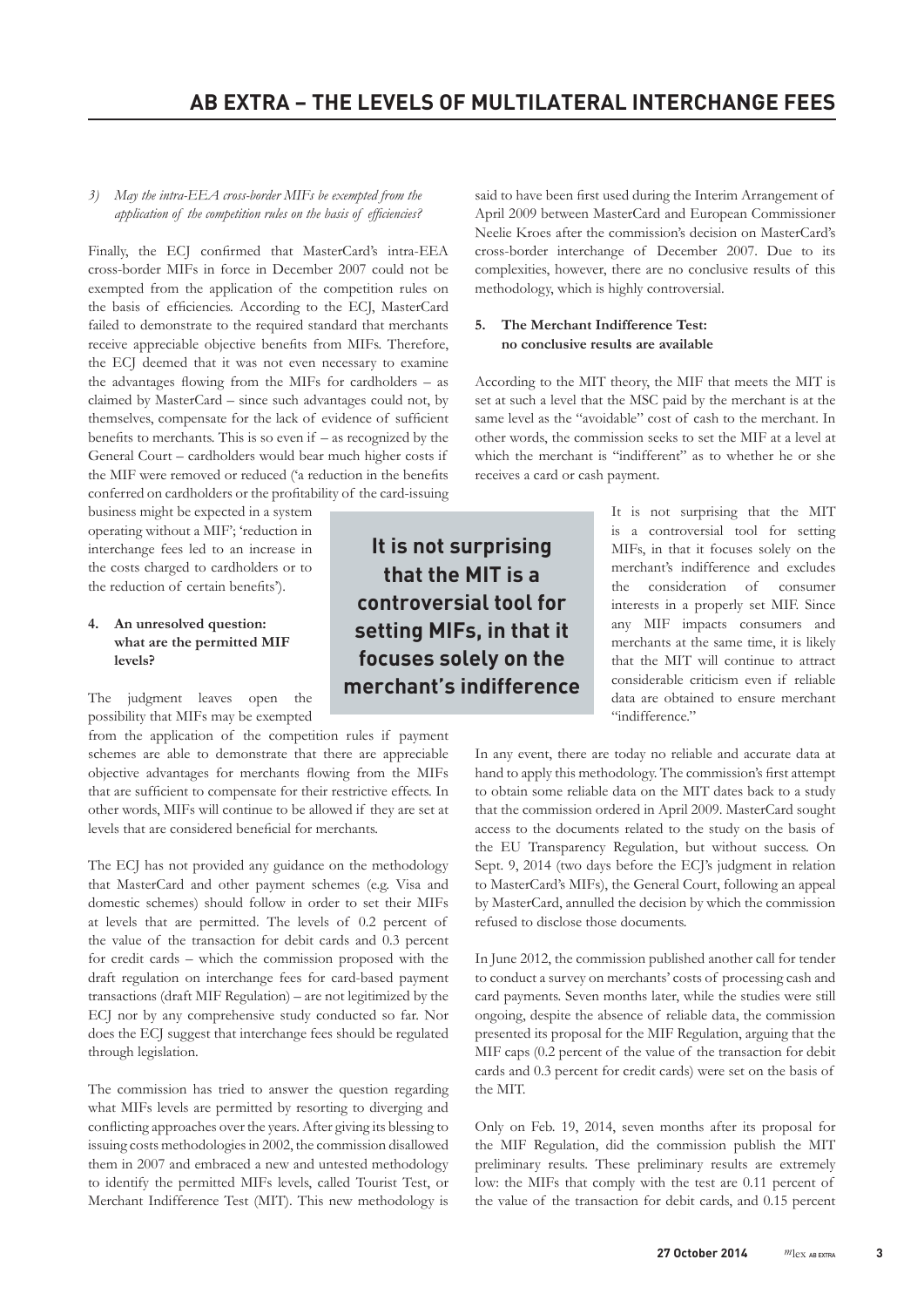for credit cards. These levels are even below the proposed MIF caps under the draft MIF Regulation.

When introducing these results, the commission admitted that the process of collecting the data from merchants proved to be a very difficult and lengthy task. The commission indicated that there are several caveats to the preliminary results and that a broader analysis is necessary.

In fact, the preliminary findings are significantly incomplete and are themselves open to a number of criticisms, for the following main reasons:

- The survey concerned only 10 out of 31 EEA countries.
- Only 254 merchants were satisfactorily surveyed.
- Only large merchants (above 20 million euros in turnover) were surveyed.
- The survey concerned only faceto-face transactions (e-commerce ones were excluded).

Smaller merchants will be surveyed in a second phase of the project, which should target 2,000 merchants in the

same 10 countries. It has not been ruled out that the results from the smaller merchant survey may alter the preliminary results. The final report on the survey should be available at the end of 2014.

It is clear that at present the commission does not possess the necessary data to identify the MIFs' permitted levels under the competition rules. This is a fundamental flaw in the pursuit of antitrust enforcement by the commission and national competition authorities. It is possible, therefore, that pending the approval of the MIF Regulation, national competition authorities, regulators or judges could apply higher levels if the evidence in that particular country shows that merchants will receive sufficient benefit from such higher levels.

It is no surprise that the recent undertakings proposed by Pagobancomat and published by the Italian Competition Authority to close the investigation on MIFs for bill payments still rely on an issuing cost methodology.

This and other reasons should lead national competition authorities not to take new action against payment schemes, but instead to wait for the approval of the MIF Regulation.

#### **6. The draft MIF Regulation**

The draft MIF Regulation provides for caps at the level of MIFs for payment card transactions. Due to these proposed caps, even if MasterCard had been successful in its appeal before the Court of Justice, the upcoming MIF Regulation – if adopted in its current form – would have practically preempted any successful outcome of that litigation.

The Regulation sets MIF caps at 0.2 percent of the value of the transaction or, if lower, at 7 eurocents for debit cards, and at 0.3 percent for credit cards. The 7 eurocents cap was introduced by the European Parliament in April 2014.

The rationale behind the commission's proposed MIFs caps is that they will enhance consumer welfare: if MIFs are capped,

> MSCs will drop and merchants will pass this MSC reduction on to consumers through reduced retail prices.

> This measure has sparked an intense debate regarding its actual effect on consumers and the EU payment industry. In a two-sided business like the card payment business, if revenues from merchants are reduced due to decreased MIFs, issuers need to increase revenues from cardholders

(or reduce cardholder benefits) to compensate for the revenue losses.

This is demonstrated by experience in countries such as Australia, Spain and the United States, where MIFs were reduced. In each case, following a mandated reduction of MIFs, cards became more expensive for consumers as issuers charged higher consumer fees to make up for the revenue lost when merchants no longer paid for the benefits they received. This experience also shows that any reduction in costs to merchants is not passed on by merchants to consumers in any noticeable reduction in retail prices.

Regulation of the level of MIFs also has an impact on security and innovation. If revenues for card payments are reduced, issuers will not be in a position to invest in costly innovations such as mobile payments, electronic wallets, contactless technology or increased security.

The MIF Regulation contains also so-called business rules (such as mandatory separation between scheme and processing, co-badging, etc.), which will have a significant impact on the payments industry. Remarkably, they set requirements that are not justified under the antitrust rules. In the absence of

The commission does not possess the necessary data to identify the MIFs' permitted levels under the competition rules